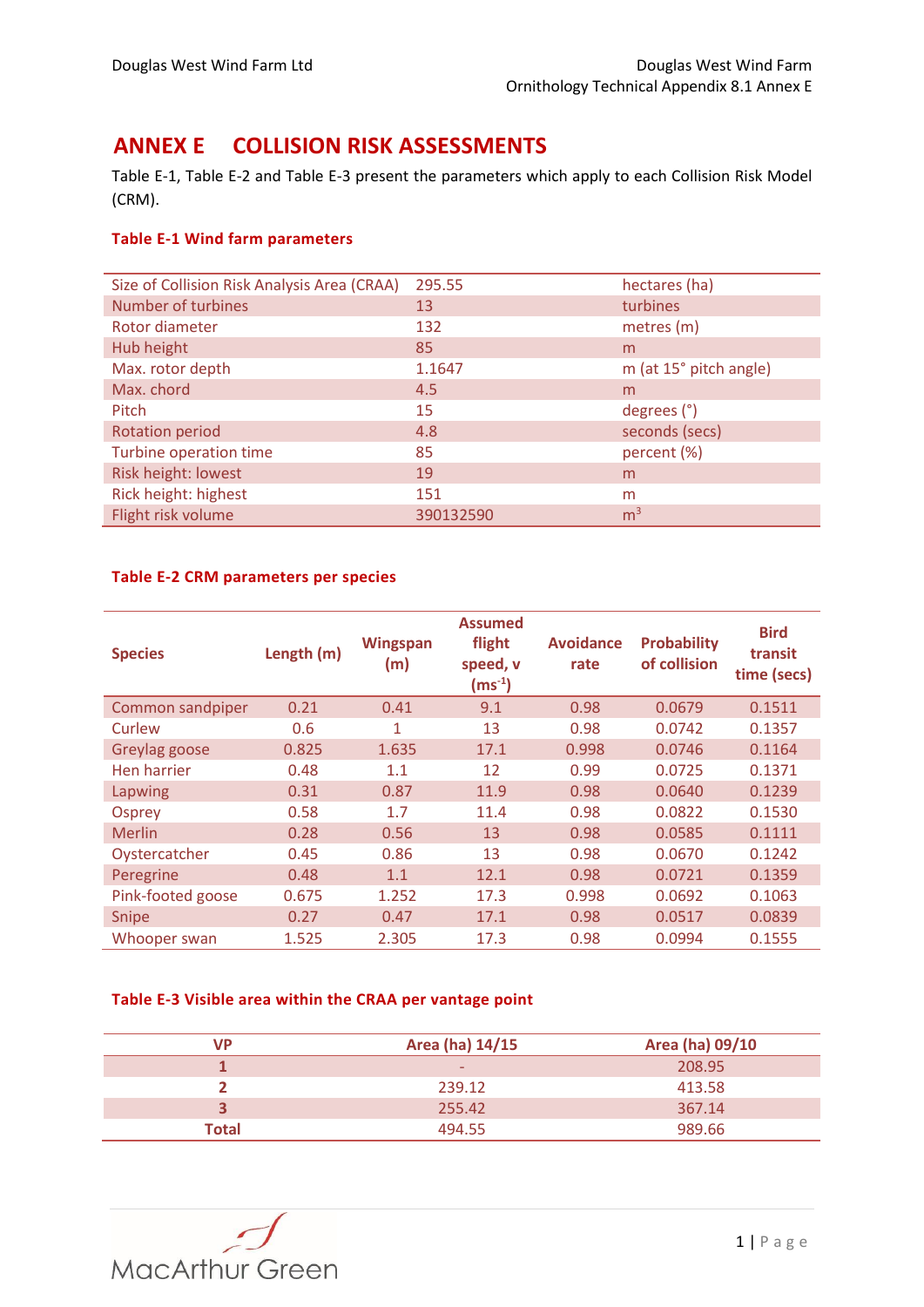Birds are assumed to be active during all daylight hours and this is estimated by calculating the number of hours per day between sunrise and sunset (adjusting for correct latitude) for the survey seasons as defined below:

- **Breeding season (1st April to 31st August) 2,438 hours**
- Non-breeding season ( $1^{st}$  September to  $31^{st}$  March) 2,058 hours

Outputs for the CRM for the following species are presented in the following order below:

- Common sandpiper;
- Curlew;
- **•** Greylag goose;
- Hen harrier;
- Lapwing;
- Merlin;
- Osprey;
- Oystercatcher;
- Peregrine;
- Pink-footed goose;
- Snipe; and
- Whooper swan.

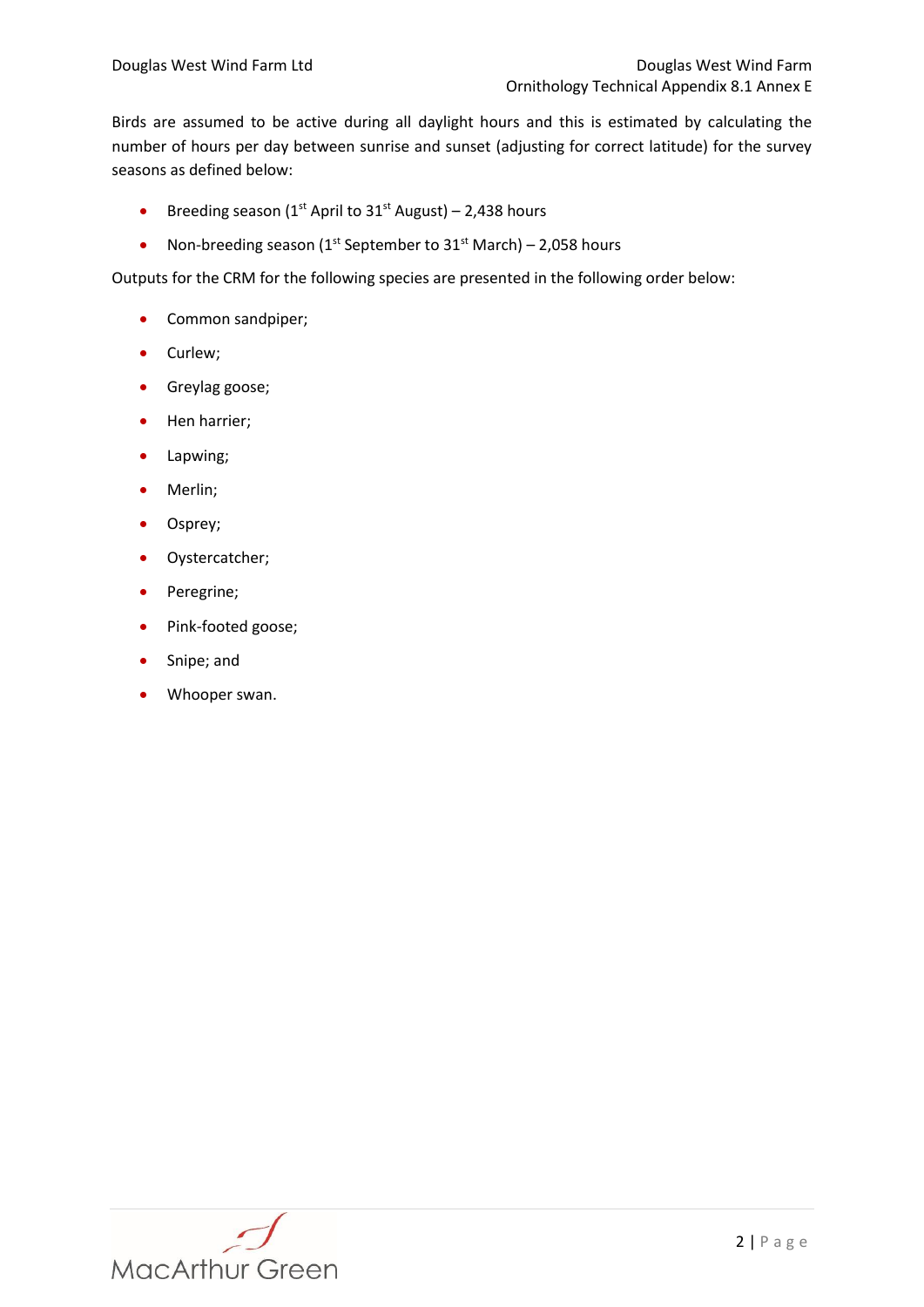## **E.1 Common Sandpiper**

## Breeding Season 2015

## **Table E-4 Common sandpiper flight activity**

| <b>VP</b> |       |            | Seconds at risk height Observation effort (HaHr) Flying time at risk height (secsHahr <sup>-1</sup> ) |
|-----------|-------|------------|-------------------------------------------------------------------------------------------------------|
|           | 0.00. | 14108.2571 |                                                                                                       |
|           | 5.53  | 13792.8422 | 5.5071F-08                                                                                            |

#### **Table E-5 Common sandpiper mortality estimates**

| Mean activity in wind farm at rotor height          | 1.6277E-05 | $hr-1$         |
|-----------------------------------------------------|------------|----------------|
| <b>Total Combined rotor swept volume</b>            | 244559     | m <sup>3</sup> |
| <b>Bird occupancy</b>                               | 0.0397     | hrs/season     |
| Bird occupancy of rotor swept volume                | 0.0895     | bird-sec       |
| No. of transits through rotors                      | 0.5927     | per season     |
| <b>Estimated collisions</b>                         | 0.0403     | per season     |
| Estimated collisions after correction for operation | 0.0342     | per season     |
| Estimated collisions after avoidance factor         | 0.0007     | per season     |
| Equivalent to 1 bird every                          | 1460.55    | seasons        |

## **E.2 Curlew**

# Breeding Season 2010 **Table E-6 Curlew flight activity**

| <b>VP</b> | Seconds at risk height |          | <b>Observation effort (HaHr)</b> Flying time at risk height (secsHahr <sup>-1</sup> ) |
|-----------|------------------------|----------|---------------------------------------------------------------------------------------|
|           | 0.00                   | 12745.65 |                                                                                       |
|           | 675.00                 | 25228.32 | 3.16361E-06                                                                           |
|           | 30.00                  | 21293.89 | 1.40604F-07                                                                           |

#### **Table E-7 Curlew mortality estimates**

| Mean activity in wind farm at rotor height          | 0.002     | $hr^{-1}$      |
|-----------------------------------------------------|-----------|----------------|
| <b>Total Combined rotor swept volume</b>            | 313941.31 | m <sup>3</sup> |
| <b>Bird occupancy</b>                               | 4.83      | hrs/season     |
| Bird occupancy of rotor swept volume                | 6.90      | bird-sec       |
| No. of transits through rotors                      | 50.80     | per season     |
| <b>Estimated collisions</b>                         | 3.77      | per season     |
| Estimated collisions after correction for operation | 3.20      | per season     |
| Estimated collisions after avoidance factor         | 0.0641    | per season     |
| Equivalent to 1 bird every                          | 15.608    | seasons        |

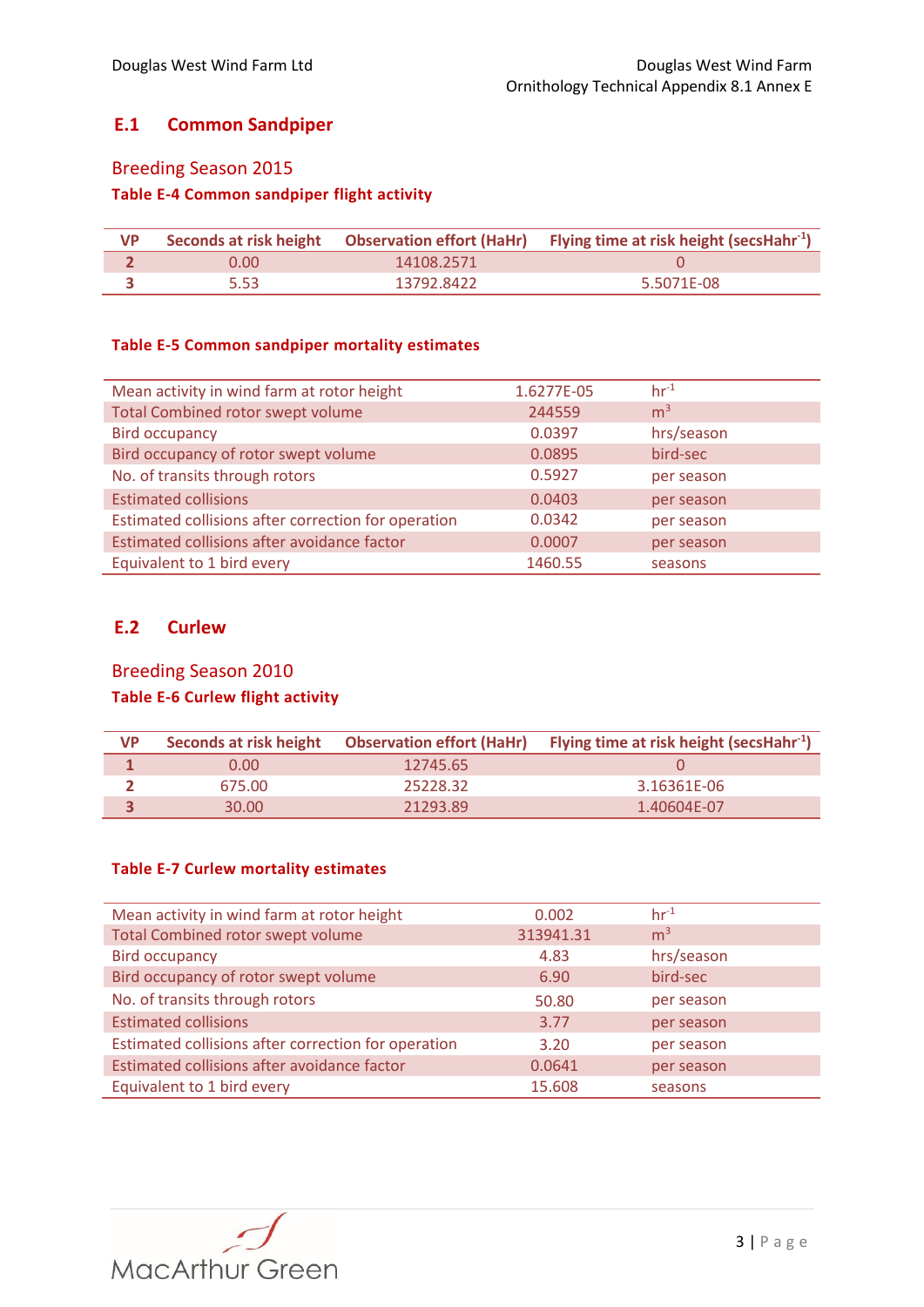# Non-Breeding Season 2014/2015 **Table E-8 Curlew flight activity**

| <b>VP</b> |        |            | Seconds at risk height Observation effort (HaHr) Flying time at risk height (secsHahr <sup>-1</sup> ) |
|-----------|--------|------------|-------------------------------------------------------------------------------------------------------|
|           | 215.97 | 19966.7706 | 1.4499E-06                                                                                            |
|           | 291.69 | 21409.5562 | 1.9582E-06                                                                                            |

#### **Table E-9 Curlew mortality estimates**

| Mean activity in wind farm at rotor height          | 0.0010  | $hr-1$         |
|-----------------------------------------------------|---------|----------------|
| <b>Total Combined rotor swept volume</b>            | 313941  | m <sup>3</sup> |
| <b>Bird occupancy</b>                               | 2.0732  | hrs/season     |
| Bird occupancy of rotor swept volume                | 6.0060  | bird-sec       |
| No. of transits through rotors                      | 44.2449 | per season     |
| <b>Estimated collisions</b>                         | 3.2823  | per season     |
| Estimated collisions after correction for operation | 2.7899  | per season     |
| Estimated collisions after avoidance factor         | 0.0558  | per season     |
| Equivalent to 1 bird every                          | 17.92   | seasons        |

## Breeding Season 2015

# **Table E-10 Curlew flight activity**

| <b>VP</b> |        |            | Seconds at risk height Observation effort (HaHr) Flying time at risk height (secsHahr <sup>-1</sup> ) |
|-----------|--------|------------|-------------------------------------------------------------------------------------------------------|
|           | 104.34 | 14108.2571 | 1.0388F-06                                                                                            |
|           | 176.92 | 13792.8422 | 1.7614F-06                                                                                            |

### **Table E-11 Curlew mortality estimates**

| Mean activity in wind farm at rotor height          | 0.0008  | $hr-1$         |
|-----------------------------------------------------|---------|----------------|
| <b>Total Combined rotor swept volume</b>            | 313941  | m <sup>3</sup> |
| <b>Bird occupancy</b>                               | 2.0174  | hrs/season     |
| Bird occupancy of rotor swept volume                | 5.8444  | bird-sec       |
| No. of transits through rotors                      | 43.0539 | per season     |
| <b>Estimated collisions</b>                         | 3.1939  | per season     |
| Estimated collisions after correction for operation | 2.7148  | per season     |
| Estimated collisions after avoidance factor         | 0.0543  | per season     |
| Equivalent to 1 bird every                          | 18.42   | seasons        |

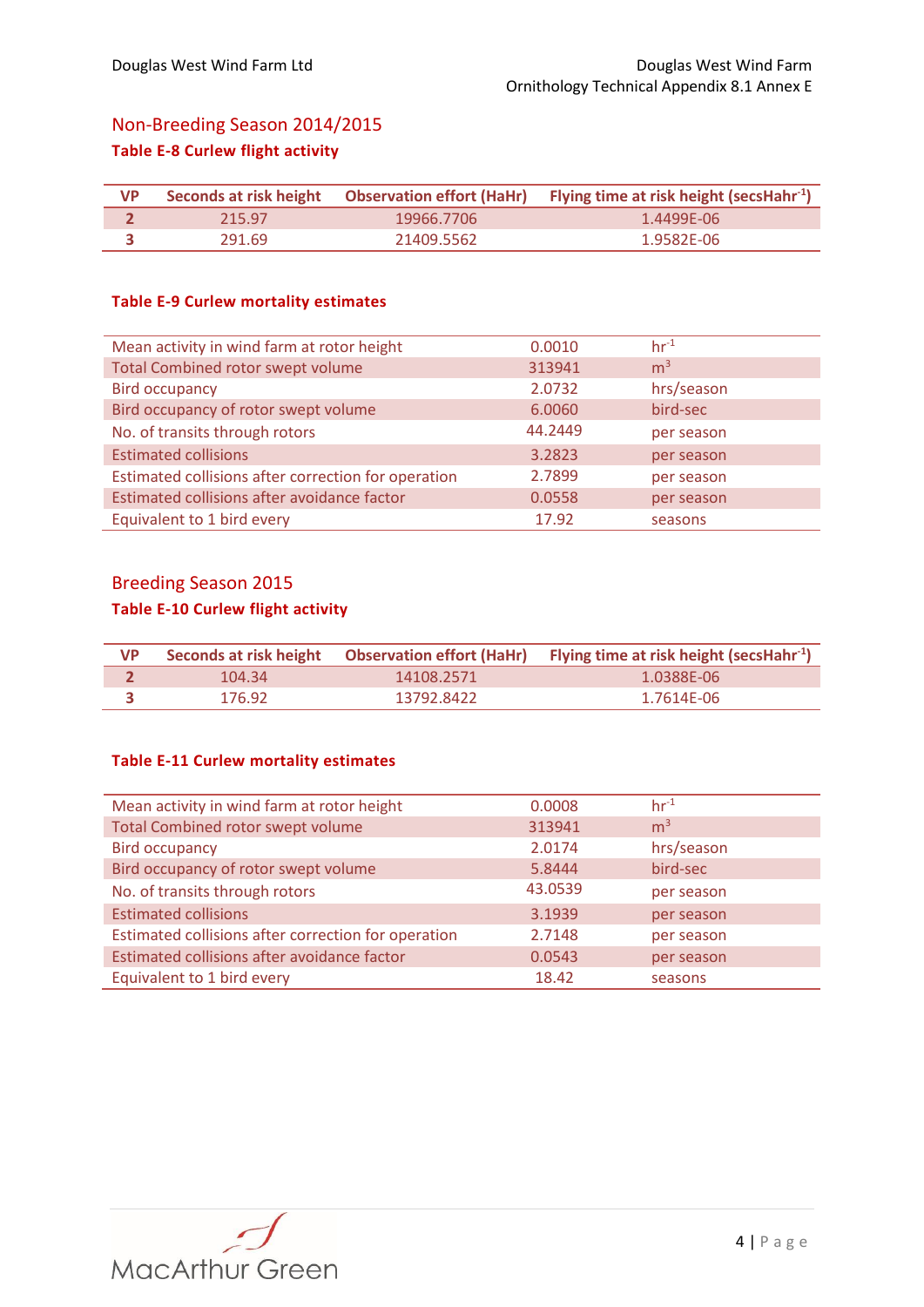## **E.3 Greylag goose**

## Breeding Season 2010

## **Table E-12 Greylag goose flight activity**

| <b>VP</b> |       | Seconds at risk height  Observation effort (HaHr) | Flying time at risk height (secsHahr $^{-1}$ ) |
|-----------|-------|---------------------------------------------------|------------------------------------------------|
|           | 0.00. | 12745.64                                          |                                                |
|           | 60.00 | 25228.32                                          | 2.81209E-07                                    |
|           | 0.00. | 21293.89                                          |                                                |

### **Table E-13 Greylag goose mortality estimates**

| Mean activity in wind farm at rotor height          | 0.0001     | $hr^{-1}$      |
|-----------------------------------------------------|------------|----------------|
| <b>Total Combined rotor swept volume</b>            | 353969.280 | m <sup>3</sup> |
| <b>Bird occupancy</b>                               | 0.411      | hrs/season     |
| Bird occupancy of rotor swept volume                | 0.662      | bird-sec       |
| No. of transits through rotors                      | 5.687      | per season     |
| <b>Estimated collisions</b>                         | 0.424      | per season     |
| Estimated collisions after correction for operation | 0.360      | per season     |
| Estimated collisions after avoidance factor         | 0.0007     | per season     |
| Equivalent to 1 bird every                          | 1386.61    | seasons        |

## Non-Breeding Season 2014/2015

## **Table E-14 Greylag goose flight activity**

| VP |          |            | Seconds at risk height Observation effort (HaHr) Flying time at risk height (secsHahr <sup>1</sup> ) |
|----|----------|------------|------------------------------------------------------------------------------------------------------|
|    | 10762.95 | 19966.7706 | 7.2257F-05                                                                                           |
|    | 833.84   | 21409.5562 | 5.5979F-06                                                                                           |

#### **Table E-15 Greylag goose mortality estimates**

| Mean activity in wind farm at rotor height          | 0.0230    | $hr-1$         |
|-----------------------------------------------------|-----------|----------------|
| <b>Total Combined rotor swept volume</b>            | 353969    | m <sup>3</sup> |
| <b>Bird occupancy</b>                               | 47.3601   | hrs/season     |
| Bird occupancy of rotor swept volume                | 154.6922  | bird-sec       |
| No. of transits through rotors                      | 1329.4750 | per season     |
| <b>Estimated collisions</b>                         | 99.1659   | per season     |
| Estimated collisions after correction for operation | 84.2910   | per season     |
| Estimated collisions after avoidance factor         | 0.1686    | per season     |
| Equivalent to 1 bird every                          | 5.93      | seasons        |

## Breeding Season 2015

## **Table E-16 Greylag goose flight activity**

| <b>VP</b> |        |            | Seconds at risk height Observation effort (HaHr) Flying time at risk height (secsHahr <sup>-1</sup> ) |
|-----------|--------|------------|-------------------------------------------------------------------------------------------------------|
|           | 677.98 | 14108.2571 | 6.7498F-06                                                                                            |
|           | 484.43 | 13792.8422 | 4.8228F-06                                                                                            |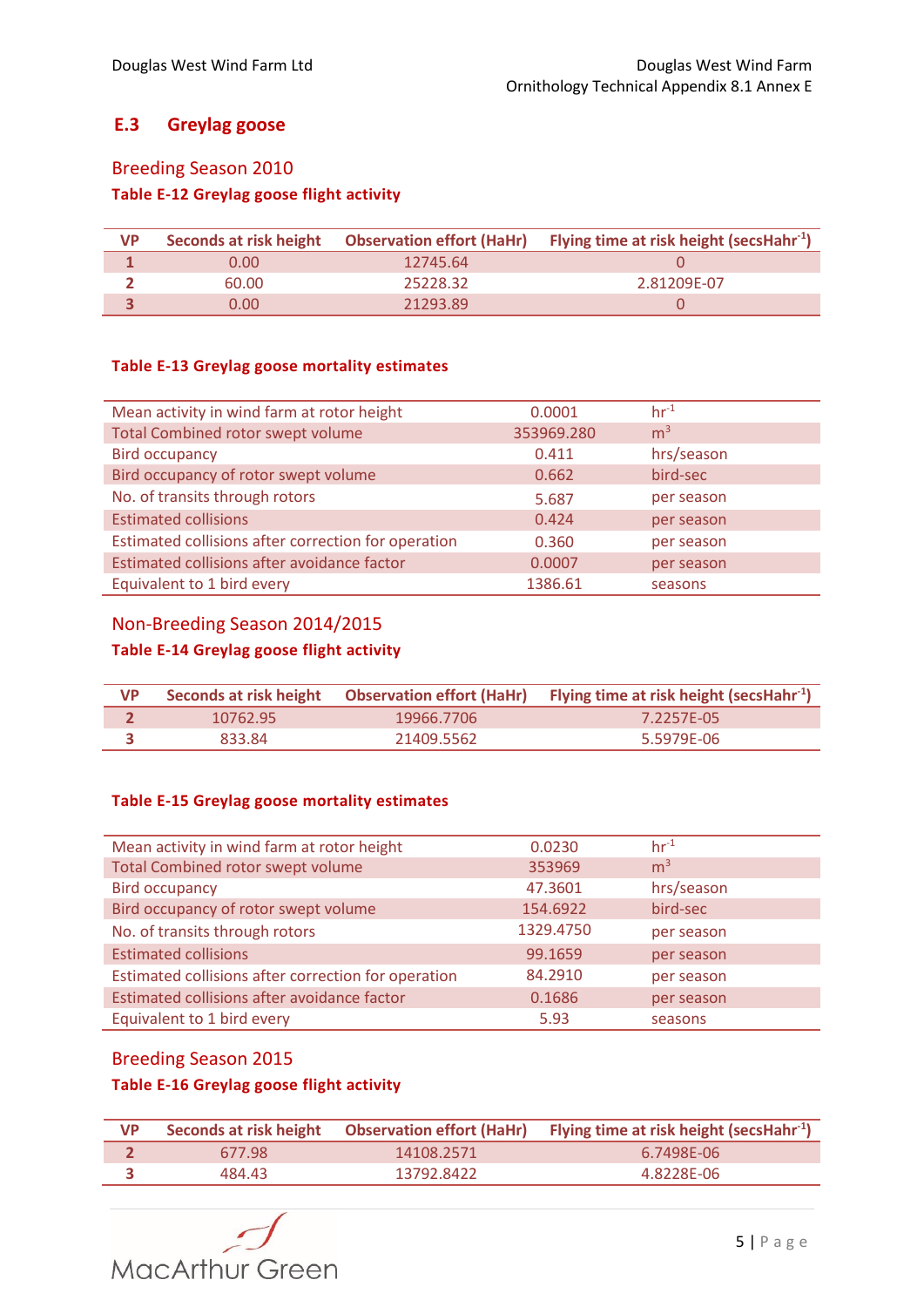#### **Table E-17 Greylag goose mortality estimates**

| Mean activity in wind farm at rotor height          | 0.0034   | $hr^{-1}$      |
|-----------------------------------------------------|----------|----------------|
| <b>Total Combined rotor swept volume</b>            | 353969   | m <sup>3</sup> |
| <b>Bird occupancy</b>                               | 8.3378   | hrs/season     |
| Bird occupancy of rotor swept volume                | 27.2337  | bird-sec       |
| No. of transits through rotors                      | 234.0555 | per season     |
| <b>Estimated collisions</b>                         | 17.4583  | per season     |
| Estimated collisions after correction for operation | 14.8395  | per season     |
| Estimated collisions after avoidance factor         | 0.0297   | per season     |
| Equivalent to 1 bird every                          | 33.69    | seasons        |

### **E.4 Hen Harrier**

## Non-Breeding Season 2014/2015 **Table E-18 Hen harrier flight activity**

| 19966.7706<br>1885.14<br>1.2656F-05 |  |
|-------------------------------------|--|
| 21409.5562<br>2.7354F-06<br>407.45  |  |

### **Table E-19 Hen harrier mortality estimates**

| Mean activity in wind farm at rotor height          | 0.0045   | $hr^{-1}$      |
|-----------------------------------------------------|----------|----------------|
| <b>Total Combined rotor swept volume</b>            | 292593   | m <sup>3</sup> |
| <b>Bird occupancy</b>                               | 9.3627   | hrs/season     |
| Bird occupancy of rotor swept volume                | 25.2787  | bird-sec       |
| No. of transits through rotors                      | 184.4394 | per season     |
| <b>Estimated collisions</b>                         | 13.3657  | per season     |
| Estimated collisions after correction for operation | 11.3608  | per season     |
| Estimated collisions after avoidance factor         | 0.1136   | per season     |
| Equivalent to 1 bird every                          | 8.80     | seasons        |

# Breeding Season 2015

### **Table E-20 Hen harrier flight activity**

| <b>VP</b> |        |            | Seconds at risk height Observation effort (HaHr) Flying time at risk height (secsHahr <sup>-1</sup> ) |
|-----------|--------|------------|-------------------------------------------------------------------------------------------------------|
|           | 0.00   | 14108.2571 | 0.0000                                                                                                |
|           | 135.96 | 13792.8422 | 1.3536E-06                                                                                            |

### **Table E-21 Hen harrier mortality estimates**

| Mean activity in wind farm at rotor height          | 0.0004  | $hr-1$         |
|-----------------------------------------------------|---------|----------------|
| <b>Total Combined rotor swept volume</b>            | 292593  | m <sup>3</sup> |
| <b>Bird occupancy</b>                               | 0.9753  | hrs/season     |
| Bird occupancy of rotor swept volume                | 2.6331  | bird-sec       |
| No. of transits through rotors                      | 19.2119 | per season     |
| <b>Estimated collisions</b>                         | 1.3922  | per season     |
| Estimated collisions after correction for operation | 1.1834  | per season     |
| Estimated collisions after avoidance factor         | 0.0118  | per season     |
| Equivalent to 1 bird every                          | 84.50   | seasons        |
|                                                     |         |                |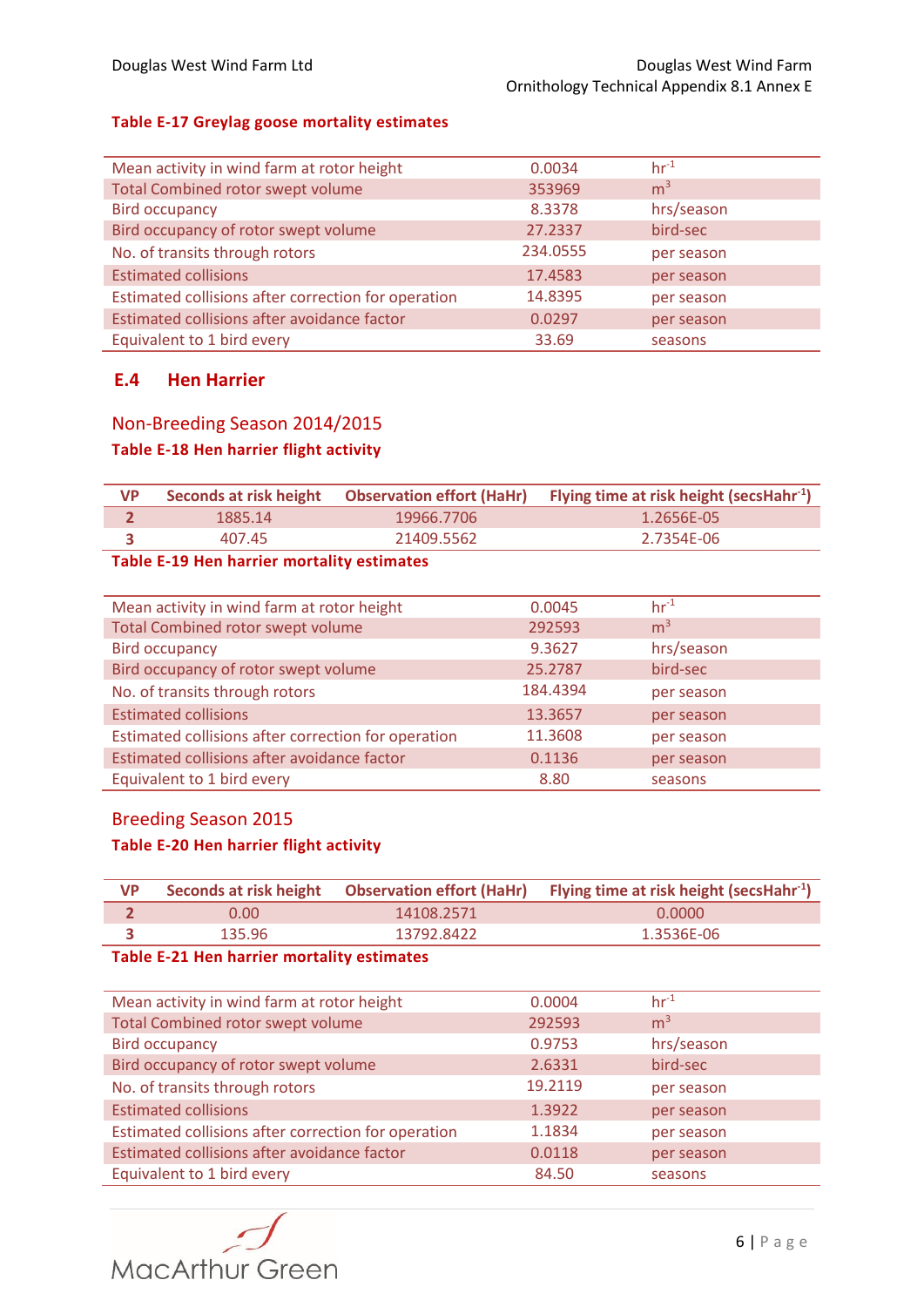## **E.5 Lapwing**

# Breeding Season 2010 **Table E-22 Lapwing flight activity**

| <b>VP</b> | Seconds at risk height | <b>Observation effort (HaHr)</b> | Flying time at risk height (secsHahr $^{-1}$ ) |
|-----------|------------------------|----------------------------------|------------------------------------------------|
|           | 0.00                   | 12745.64545                      |                                                |
|           | 40.00                  | 25228.31961                      | 1.87473E-07                                    |
|           | 0.00                   | 21293.88721                      |                                                |

### **Table E-23 Lapwing mortality estimates**

| Mean activity in wind farm at rotor height          | 0.0001   | $hr^{-1}$      |
|-----------------------------------------------------|----------|----------------|
| <b>Total Combined rotor swept volume</b>            | 262349.7 | m <sup>3</sup> |
| <b>Bird occupancy</b>                               | 0.274    | hrs/season     |
| Bird occupancy of rotor swept volume                | 0.327    | bird-sec       |
| No. of transits through rotors                      | 2.639    | per season     |
| <b>Estimated collisions</b>                         | 0.169    | per season     |
| Estimated collisions after correction for operation | 0.143    | per season     |
| Estimated collisions after avoidance factor         | 0.0029   | per season     |
| Equivalent to 1 bird every                          | 348.344  | seasons        |

## Non-Breeding Season 2014/2015

## **Table E-24 Lapwing flight activity**

| <b>VP</b> |       |            | Seconds at risk height Observation effort (HaHr) Flying time at risk height (secsHahr <sup>1</sup> ) |
|-----------|-------|------------|------------------------------------------------------------------------------------------------------|
|           | 87.86 | 19966.7706 | 5.8982F-07                                                                                           |
|           | 0.00. | 21409.5562 | 0.0000                                                                                               |

#### **Table E-25 Lapwing mortality estimates**

| Mean activity in wind farm at rotor height          | 0.0002 | $hr-1$         |
|-----------------------------------------------------|--------|----------------|
| Total Combined rotor swept volume                   | 262350 | m <sup>3</sup> |
| <b>Bird occupancy</b>                               | 0.3588 | hrs/season     |
| Bird occupancy of rotor swept volume                | 0.8686 | bird-sec       |
| No. of transits through rotors                      | 7.0092 | per season     |
| <b>Estimated collisions</b>                         | 0.4486 | per season     |
| Estimated collisions after correction for operation | 0.3813 | per season     |
| Estimated collisions after avoidance factor         | 0.0076 | per season     |
| Equivalent to 1 bird every                          | 131.13 | seasons        |

## Breeding Season 2015

## **Table E-26 Lapwing flight activity**

| <b>VP</b> |        |            | Seconds at risk height Observation effort (HaHr) Flying time at risk height (secsHahr <sup>-1</sup> ) |
|-----------|--------|------------|-------------------------------------------------------------------------------------------------------|
|           | 135.10 | 14108.2571 | 1.3450F-06                                                                                            |
|           | 0.00.  | 13792.8422 | 0.0000                                                                                                |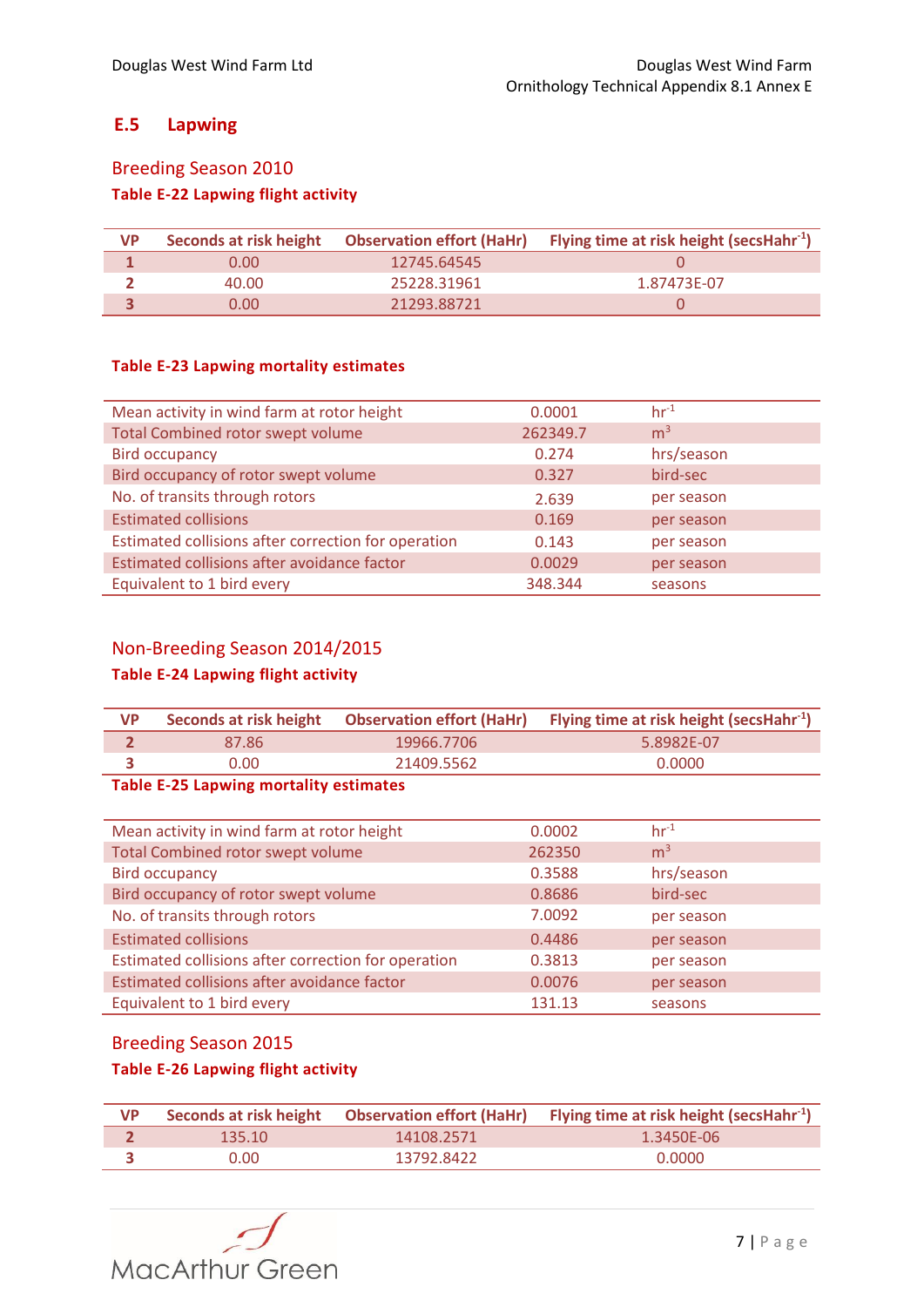#### **Table E-27 Lapwing mortality estimates**

| Mean activity in wind farm at rotor height          | 0.0004  | $hr^{-1}$      |
|-----------------------------------------------------|---------|----------------|
| <b>Total Combined rotor swept volume</b>            | 262350  | m <sup>3</sup> |
| <b>Bird occupancy</b>                               | 0.9691  | hrs/season     |
| Bird occupancy of rotor swept volume                | 2.3459  | bird-sec       |
| No. of transits through rotors                      | 18.9307 | per season     |
| <b>Estimated collisions</b>                         | 1.2115  | per season     |
| Estimated collisions after correction for operation | 1.0298  | per season     |
| Estimated collisions after avoidance factor         | 0.0206  | per season     |
| Equivalent to 1 bird every                          | 48.55   | seasons        |

## **E.6 Merlin**

#### Breeding Season 2010

### **Table E-28 Merlin flight activity**

| VP |             |             | Seconds at risk height Observation effort (HaHr) Flying time at risk height (secsHahr <sup>-1</sup> ) |
|----|-------------|-------------|-------------------------------------------------------------------------------------------------------|
|    |             | 12745.64545 |                                                                                                       |
|    | 60.00001796 | 25228.31961 | 2.81209F-07                                                                                           |
|    |             | 21293.88721 |                                                                                                       |

### **Table E-29 Merlin mortality estimates**

| Mean activity in wind farm at rotor height          | 0.0001687 | $hr-1$         |
|-----------------------------------------------------|-----------|----------------|
| <b>Total Combined rotor swept volume</b>            | 257012.63 | m <sup>3</sup> |
| <b>Bird occupancy</b>                               | 0.411     | hrs/season     |
| Bird occupancy of rotor swept volume                | 0.480     | bird-sec       |
| No. of transits through rotors                      | 4.324     | per season     |
| <b>Estimated collisions</b>                         | 0.253     | per season     |
| Estimated collisions after correction for operation | 0.215     | per season     |
| Estimated collisions after avoidance factor         | 0.0043    | per season     |
| Equivalent to 1 bird every                          | 232.47    | seasons        |

## Non-Breeding Season 2014/2015

## **Table E-30 Merlin flight activity**

| <b>VP</b> |       |            | Seconds at risk height Observation effort (HaHr) Flying time at risk height (secsHahr <sup>-1</sup> ) |
|-----------|-------|------------|-------------------------------------------------------------------------------------------------------|
|           | 16.59 | 19966.7706 | $1.1141E-07$                                                                                          |
|           | ი.იი. | 21409.5562 | 0.0000                                                                                                |

#### **Table E-31 Merlin mortality estimates**

| Mean activity in wind farm at rotor height | 3.2927E-05 | $hr-1$         |
|--------------------------------------------|------------|----------------|
| Total Combined rotor swept volume          | 257013     | m <sup>3</sup> |
| Bird occupancy                             | 0.0678     | hrs/season     |
| Bird occupancy of rotor swept volume       | 0.1607     | bird-sec       |
| No. of transits through rotors             | 1.4463     | per season     |

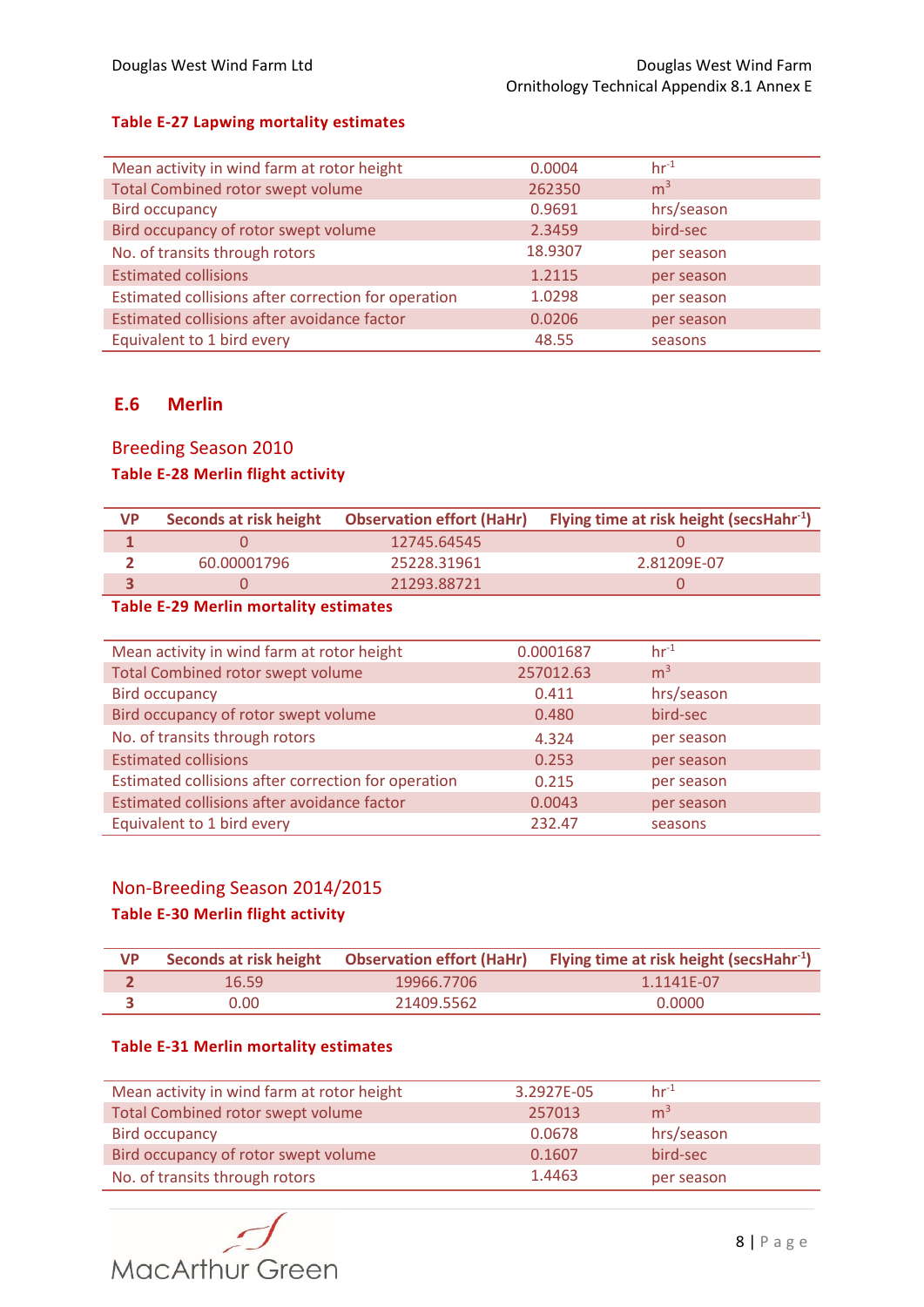| Estimated collisions                                | 0.0846 | per season |
|-----------------------------------------------------|--------|------------|
| Estimated collisions after correction for operation | 0.0719 | per season |
| Estimated collisions after avoidance factor         | 0.0014 | per season |
| Equivalent to 1 bird every                          | 694.97 | seasons    |

## **E.7 Osprey**

# Breeding Season 2010 **Table E-32 Osprey flight activity**

| VP | Seconds at risk height |            | Observation effort (HaHr) Flying time at risk height (secsHahr <sup>-1</sup> ) |
|----|------------------------|------------|--------------------------------------------------------------------------------|
|    | 0.00                   | 12745.6454 | 0.0000                                                                         |
|    | 258.48                 | 22395.2952 | 1.2143E-06                                                                     |
|    | 0.00                   | 23987.5826 | 0.0000                                                                         |

### **Table E-33 Osprey mortality estimates**

| Mean activity in wind farm at rotor height          | 0.0007  | $hr-1$         |
|-----------------------------------------------------|---------|----------------|
| <b>Total Combined rotor swept volume</b>            | 310383  | m <sup>3</sup> |
| <b>Bird occupancy</b>                               | 1.7753  | hrs/season     |
| Bird occupancy of rotor swept volume                | 2.5058  | bird-sec       |
| No. of transits through rotors                      | 16.3730 | per season     |
| <b>Estimated collisions</b>                         | 1.3455  | per season     |
| Estimated collisions after correction for operation | 1.1436  | per season     |
| Estimated collisions after avoidance factor         | 0.0229  | per season     |
| Equivalent to 1 bird every                          | 43.72   | seasons        |

## **E.8 Oystercatcher**

# Non-Breeding Season 2014/2015 **Table E-34 Oystercatcher flight activity**

| <b>VP</b> |       |            | Seconds at risk height Observation effort (HaHr) Flying time at risk height (secsHahr <sup>-1</sup> ) |
|-----------|-------|------------|-------------------------------------------------------------------------------------------------------|
|           | 15.41 | 19966.7706 | 1.0342E-07                                                                                            |
|           | 0.00  | 21409.5562 | 0.0000                                                                                                |

#### **Table E-35 Oystercatcher mortality estimates**

| Mean activity in wind farm at rotor height          | 3.0567E-05 | $hr^{-1}$      |
|-----------------------------------------------------|------------|----------------|
| <b>Total Combined rotor swept volume</b>            | 287256     | m <sup>3</sup> |
| <b>Bird occupancy</b>                               | 0.0629     | hrs/season     |
| Bird occupancy of rotor swept volume                | 0.1668     | bird-sec       |
| No. of transits through rotors                      | 1.3426     | per season     |
| <b>Estimated collisions</b>                         | 0.0900     | per season     |
| Estimated collisions after correction for operation | 0.0765     | per season     |
| Estimated collisions after avoidance factor         | 0.0015     | per season     |
| Equivalent to 1 bird every                          | 653.47     | seasons        |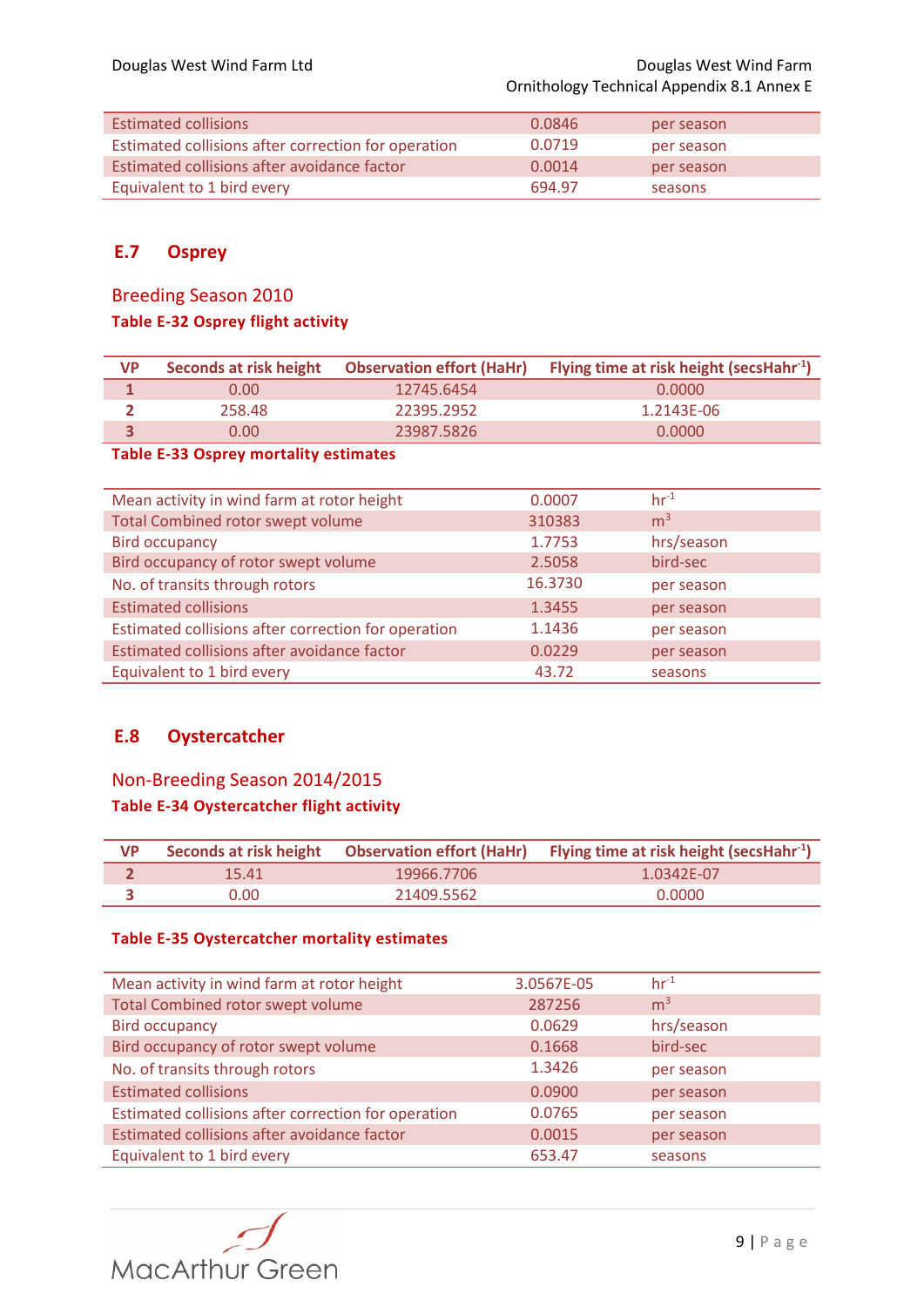# Breeding Season 2015 **Table E-36 Oystercatcher flight activity**

| <b>VP</b> |       |            | Seconds at risk height Observation effort (HaHr) Flying time at risk height (secsHahr <sup>-1</sup> ) |
|-----------|-------|------------|-------------------------------------------------------------------------------------------------------|
|           | 13.29 | 14108.2571 | 1.3229F-07                                                                                            |
|           | 0.00  | 13792.8422 | 0.0000                                                                                                |

#### **Table E-37 Oystercatcher mortality estimates**

| Mean activity in wind farm at rotor height          | 3.9098E-05 | $hr^{-1}$      |
|-----------------------------------------------------|------------|----------------|
| <b>Total Combined rotor swept volume</b>            | 287256     | m <sup>3</sup> |
| <b>Bird occupancy</b>                               | 0.0953     | hrs/season     |
| Bird occupancy of rotor swept volume                | 0.2526     | bird-sec       |
| No. of transits through rotors                      | 2.0340     | per season     |
| <b>Estimated collisions</b>                         | 0.1364     | per season     |
| Estimated collisions after correction for operation | 0.1159     | per season     |
| Estimated collisions after avoidance factor         | 0.0023     | per season     |
| Equivalent to 1 bird every                          | 431.36     | seasons        |

### **E.9 Peregrine**

## Non-Breeding Season 2010/2011

## **Table E-38 Peregrine flight activity**

| <b>VP</b> |       | Seconds at risk height  Observation effort (HaHr) | <b>Flying time at risk height (secsHahr</b> <sup>-1</sup> ) |
|-----------|-------|---------------------------------------------------|-------------------------------------------------------------|
|           |       | 5432.57019                                        |                                                             |
|           | 30.00 | 11580.21228                                       | 2.97333F-07                                                 |
|           |       | 11014.07959                                       |                                                             |

### **Table E-39 Peregrine mortality estimates**

| Mean activity in wind farm at rotor height          | 0.0002    | $hr-1$         |
|-----------------------------------------------------|-----------|----------------|
| <b>Total Combined rotor swept volume</b>            | 292593.05 | m <sup>3</sup> |
| <b>Bird occupancy</b>                               | 0.377     | hrs/season     |
| Bird occupancy of rotor swept volume                | 0.488     | bird-sec       |
| No. of transits through rotors                      | 3.593     | per season     |
| <b>Estimated collisions</b>                         | 0.259     | per season     |
| Estimated collisions after correction for operation | 0.220     | per season     |
| Estimated collisions after avoidance factor         | 0.004     | per season     |
| Equivalent to 1 bird every                          | 227.075   | seasons        |

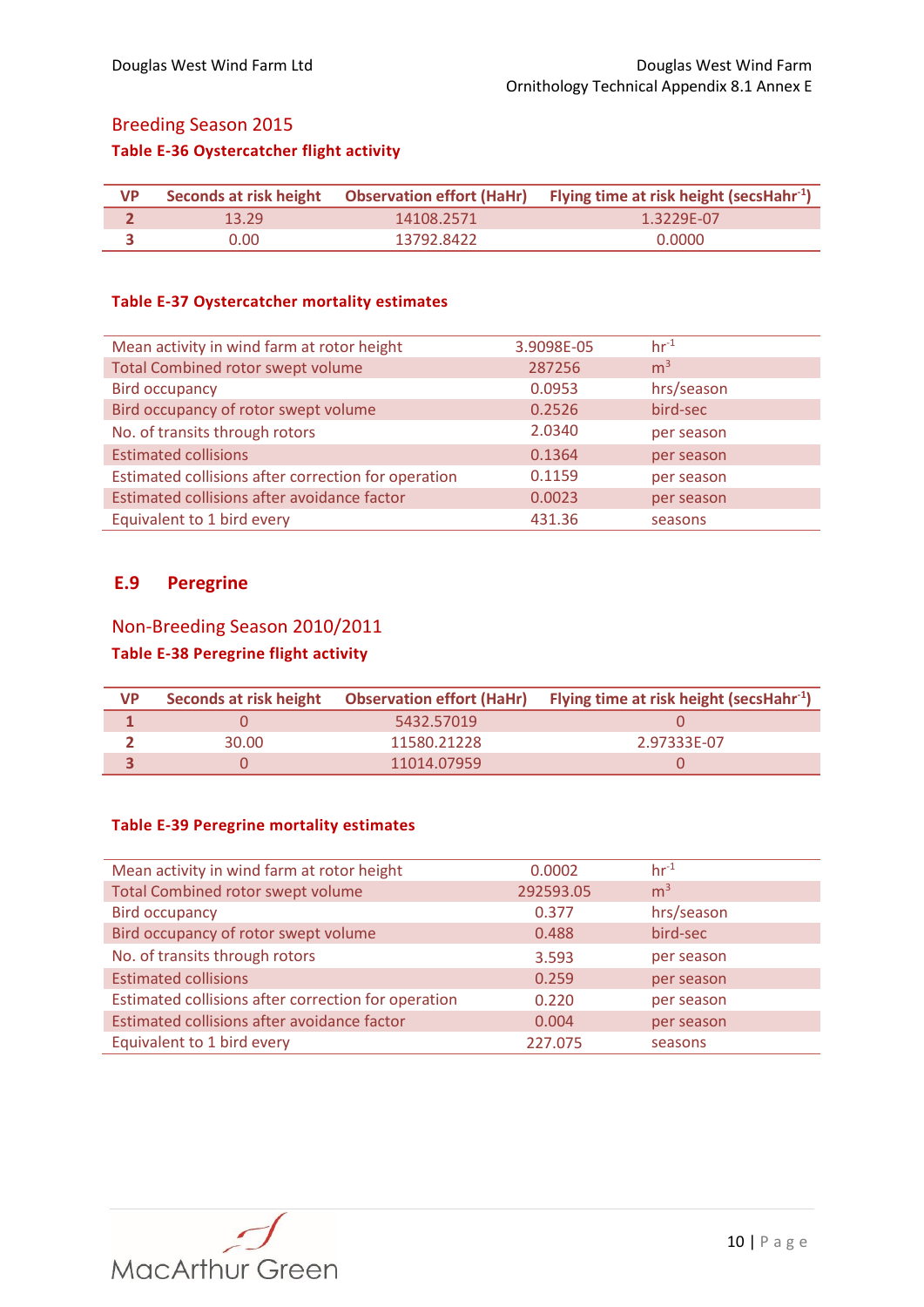## **E.10 Pink-footed Goose**

#### Non-Breeding Season 2014/2015

## **Table E-40 Pink-footed goose flight activity**

| <b>VP</b> |          |            | Seconds at risk height Observation effort (HaHr) Flying time at risk height (secsHahr <sup>-1</sup> ) |
|-----------|----------|------------|-------------------------------------------------------------------------------------------------------|
|           | 12217.61 | 19966.7706 | 8.2022F-05                                                                                            |
|           | 3754.85  | 21409.5562 | 2.5208E-05                                                                                            |

#### **Table E-41 Pink-footed goose mortality estimates**

| Mean activity in wind farm at rotor height          | 0.0317    | $hr-1$         |
|-----------------------------------------------------|-----------|----------------|
| <b>Total Combined rotor swept volume</b>            | 327284    | m <sup>3</sup> |
| <b>Bird occupancy</b>                               | 65.2299   | hrs/season     |
| Bird occupancy of rotor swept volume                | 196.9979  | bird-sec       |
| No. of transits through rotors                      | 1852.5246 | per season     |
| <b>Estimated collisions</b>                         | 128.1499  | per season     |
| Estimated collisions after correction for operation | 108.9274  | per season     |
| Estimated collisions after avoidance factor         | 0.2179    | per season     |
| Equivalent to 1 bird every                          | 4.59      | seasons        |

## Breeding Season 2015

#### **Table E-42 Pink-footed goose flight activity**

| <b>VP</b> |         |            | Seconds at risk height Observation effort (HaHr) Flying time at risk height (secsHahr <sup>-1</sup> ) |
|-----------|---------|------------|-------------------------------------------------------------------------------------------------------|
|           | 0.00    | 14108.2571 | 0.0000                                                                                                |
|           | 1511.16 | 13792.8422 | 1.5045F-05                                                                                            |

#### **Table E-43 Pink-footed goose mortality estimates**

| Mean activity in wind farm at rotor height          | 0.0044   | $hr-1$         |
|-----------------------------------------------------|----------|----------------|
| <b>Total Combined rotor swept volume</b>            | 327284   | m <sup>3</sup> |
| <b>Bird occupancy</b>                               | 10.8393  | hrs/season     |
| Bird occupancy of rotor swept volume                | 32.7354  | bird-sec       |
| No. of transits through rotors                      | 307.8368 | per season     |
| <b>Estimated collisions</b>                         | 21.2949  | per season     |
| Estimated collisions after correction for operation | 18.1006  | per season     |
| Estimated collisions after avoidance factor         | 0.0362   | per season     |
| Equivalent to 1 bird every                          | 27.62    | seasons        |

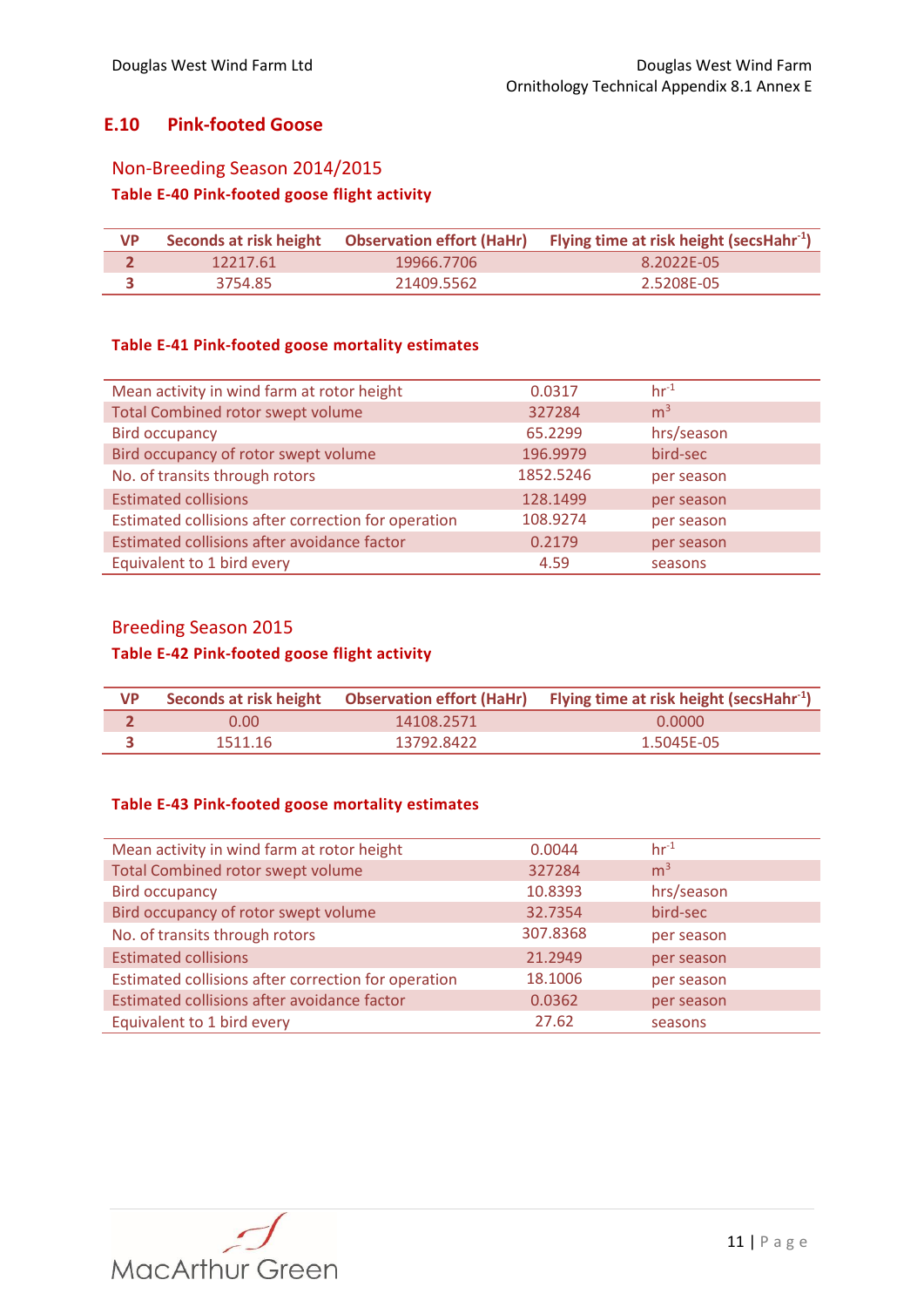## **E.11 Snipe**

# Non-Breeding Season 2009/2010 **Table E-44 Snipe flight activity**

| <b>VP</b> | Seconds at risk height | <b>Observation effort (HaHr)</b> | Flying time at risk height (secsHahr <sup>-1</sup> ) |
|-----------|------------------------|----------------------------------|------------------------------------------------------|
|           | 4.97                   | 5850.4602                        | 5.1983F-08                                           |
|           | 0.001                  | 9545.5356                        | 0.0000                                               |
|           | 0.00                   | 11166.6333                       | 0.0000                                               |

#### **Table E-45 Snipe mortality estimates**

| Mean activity in wind farm at rotor height          | 3.123E-05 | $hr^{-1}$      |
|-----------------------------------------------------|-----------|----------------|
| <b>Total Combined rotor swept volume</b>            | 255233.61 | m <sup>3</sup> |
| <b>Bird occupancy</b>                               | 0.0643    | hrs/season     |
| Bird occupancy of rotor swept volume                | 0.0746    | bird-sec       |
| No. of transits through rotors                      | 0.889     | per season     |
| <b>Estimated collisions</b>                         | 0.0460    | per season     |
| Estimated collisions after correction for operation | 0.039     | per season     |
| Estimated collisions after avoidance factor         | 0.0008    | per season     |
| Equivalent to 1 bird every                          | 1279.976  | seasons        |

## Non-Breeding Season 2014/2015

# **Table E-46 Snipe flight activity**

| <b>VP</b> |       |            | Seconds at risk height Observation effort (HaHr) Flying time at risk height (secsHahr <sup>-1</sup> ) |
|-----------|-------|------------|-------------------------------------------------------------------------------------------------------|
|           | 10.13 | 19966.7706 | 6.8030F-08                                                                                            |
|           | 81.33 | 21409.5562 | 5.4599E-07                                                                                            |

### **Table E-47 Snipe mortality estimates**

| Mean activity in wind farm at rotor height          | 0.0002  | $hr-1$         |
|-----------------------------------------------------|---------|----------------|
| Total Combined rotor swept volume                   | 255234  | m <sup>3</sup> |
| <b>Bird occupancy</b>                               | 0.3735  | hrs/season     |
| Bird occupancy of rotor swept volume                | 0.8797  | bird-sec       |
| No. of transits through rotors                      | 10.4852 | per season     |
| <b>Estimated collisions</b>                         | 0.5419  | per season     |
| Estimated collisions after correction for operation | 0.4606  | per season     |
| Estimated collisions after avoidance factor         | 0.0092  | per season     |
| Equivalent to 1 bird every                          | 108.55  | seasons        |